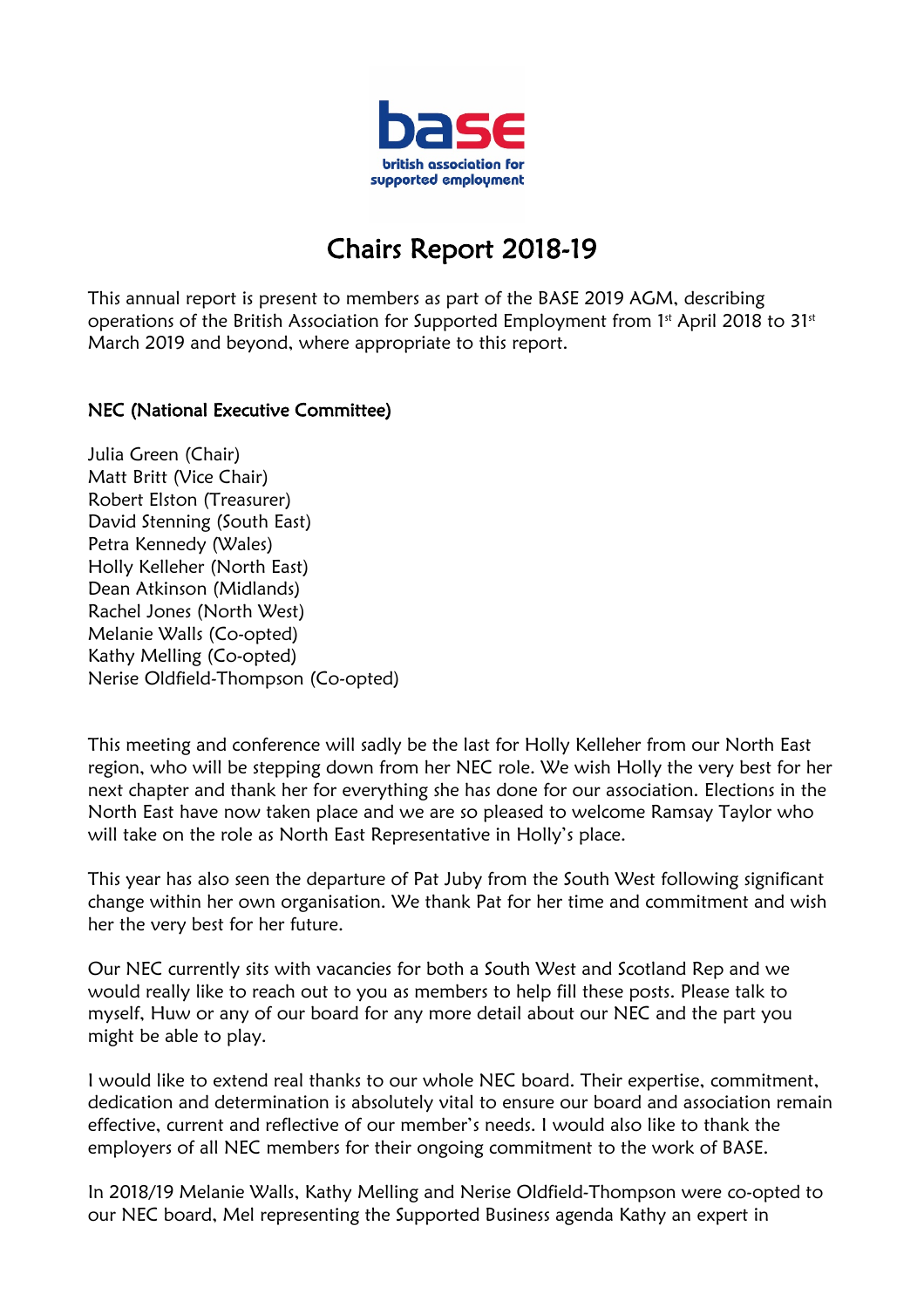education and transition and Nerise our accreditation lead, working alongside Kathy to also develop and deliver the accredited and non-accredited BASE training. They each go above and beyond for BASE and we are so appreciative of their support.

Huw Davies remains our Chief Executive, his passion, determination, knowledge of the sector and ability to challenge and question so vital in our ongoing commitment to achieve the organisations vision.

Huw remains supported by Gillian Parker, our social media guru. Gillian, thank you for your continued support, creative thinking and innovative ideas.

## Key Themes

Membership continues to be strong and this period has seen a real increase in new providers, particularly local ones, which is fantastic. This contribution and variety of organisations ensures we stay up to date and relevant within our sector and we are excited to see new faces, teams and organisations at our regional meetings. As members your feedback is not only welcomed but necessary to drive us forward, ensuring as a collective we continue to challenge and progress, promoting best practice and creative thinking, smashing through barriers and striving towards real change.

Our finances remain stable, which Robert will detail more thoroughly in his own Treasurers report.

Demand remains strong for our training and consultancy services and to date, over 400 practitioners have enrolled on our certificate course. BASE's not-for-profit community interest company, Inclusive Trading CIC, continues to deliver a range of training and consultancy services on behalf of BASE and are constantly reviewing delivery and opportunities to expand.

Our work continues with the Department for Further Education to ensure study programmes deliver strong outcomes and that providers are clear on Ofsted expectations. Inconsistency across the sector in what is being offered to young people is frustrating and often classroom-based learning is favoured over workplace learning. We hope to align services, support quality and drive meaningful outcomes.

Work continues with DWP, following the Proof of Concept (POC), to further develop work on the funding of local specialist provision. As yet, the future development of this initiative remains uncertain but we are hopeful it will lead to wider trials. We remain optimistic that next steps will take account of lessons learnt from the POC and we will continue to work closely with the Department.

We have worked closely with the Supported Business Steering Group to ensure that the changes to DWP funding of Supported Businesses are appropriate and sustainable. This support included a substantial financial contribution to the work of the group and we are confident that the Steering Group will achieve its aims.

There is a growing recognition that our sector needs a framework for quality assurance to satisfy customer needs. The SEQF accreditation and awarded kite mark has been trialled and tested and we are keen to pursue this as a way to assess and demonstrate what 'good' looks like.